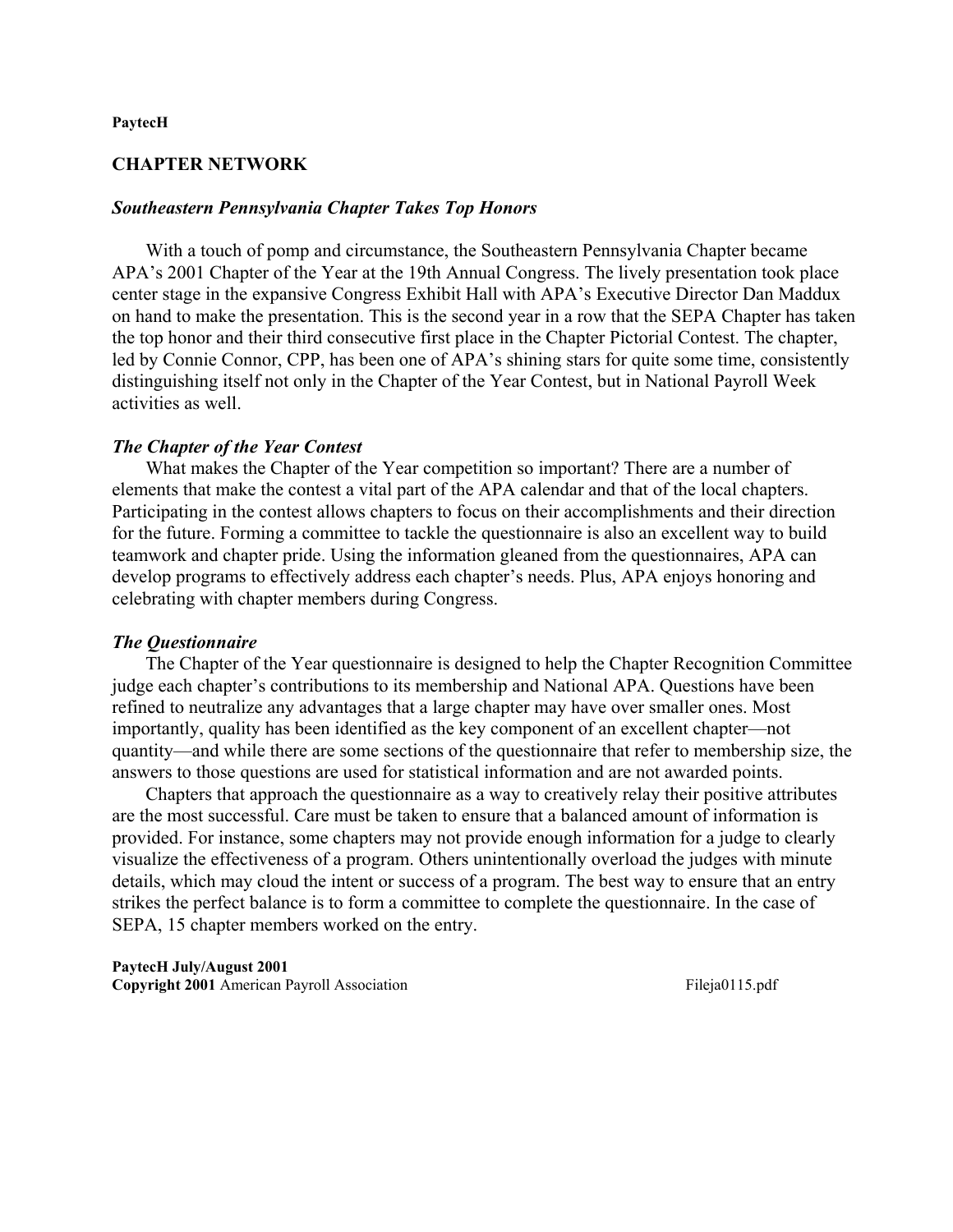Successful chapters are not created by one individual; instead, chapters find success by drawing on the talent and energy of a number of members. Therefore, a successful entry must include the views of more than one member regardless of how motivated or responsible that individual may be.

# *What Made SEPA Number One in 2001*

 Forming a chapter that wins Chapter of the Year two years in a row is not something that happens overnight. Success begins with the basics, which is where SEPA began 15 years ago. First, they identified their objective, which, Connie says, "Is to educate payroll professionals and spread the word about APA. This is easily achieved by holding chapter meetings, study groups, statewide conferences, and letting the community know you exist."

 Then they created a meeting calendar that focused on topics of importance to their members, such as Preventing Check Fraud, Promoting Direct Deposit, Payroll Question and Answer Forum, and Taxable Fringe Benefits. Over the years, their basic mission statement and formula have attracted more than 300 active members, and over 50% of the membership routinely attends the periodic meetings. Further, the chapter maintains an informative and entertaining Web site and a comprehensive newsletter.

 Many individuals enjoy helping out in their community, and doing it with a group of fellow professionals can make it an even more positive experience. The SEPA Chapter is dedicated to community outreach through its contributions to Habitat for Humanity, the Adopt-a-Highway program, clothing and food drives, the Philly AIDS Walk, and the Marine Corps' Toys for Tots program.

 If you're working hard, it makes sense to take time out occasionally to unwind. To do that, SEPA organizes social events such as trips to New York City to catch a Broadway show or even a dinner cruise. The chapter tries to have at least one of these functions each year where most of the costs are covered by the chapter.

 Recognition of excellence is important whether you're talking about employees or volunteers. In that respect, the SEPA Chapter makes it a priority to recognize members for a job well done. Member achievements are highlighted in the chapter's newsletter, and the chapter presents each new CPP with a sterling silver CPP pin. Members who provide educational assistance as facilitators for the Payroll Professional Learning Series or the chapter study group are presented a citation of merit at chapter meetings.

 On September 22, 2000, the SEPA Chapter hosted the Annual Pennsylvania Statewide Conference with the theme "Payroll at the Speed of Light." Over 170 attendees were "teleported" from the far reaches of the state to catch the latest on payroll legislation and best practices. Also on hand were 21 vendors who showed off some of the latest in payroll industry technology. The conference was a huge success and set a standard for the optimal combination of education and entertainment.

**PaytecH July/August 2001 Copyright 2001** American Payroll Association Fileja0115.pdf